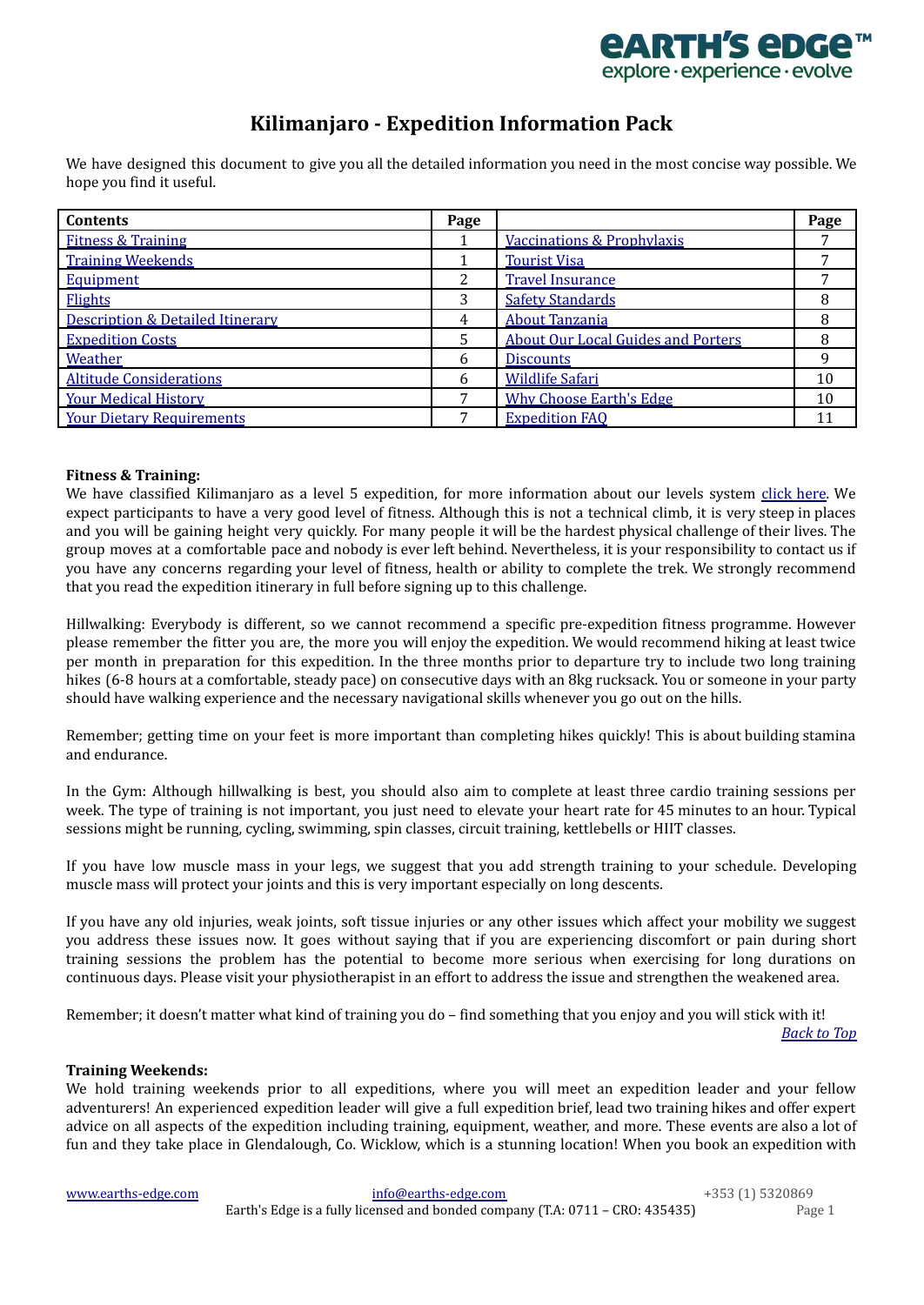

<span id="page-1-0"></span>Earth's Edge an account is generated for you on our website. You need to log on to your account to register for your training weekend.

### *[Back](#page-0-2) to Top*

### **Equipment:**

You are responsible for having the necessary personal equipment you need for this trek. If you are buying any new equipment for this expedition such as a rucksack, boots, base layers etc., be sure to use it before departure. All gear should be well broken in to avoid blisters and chafing! When you sign up to an Earth's Edge expedition you are entitled to a loyalty card with our equipment partner; Great Outdoors. Great Outdoors has an excellent range of expedition equipment, very knowledgeable staff and is 100% Irish owned. The loyalty card entitles you to a 15% discount until the day your expedition departs and 10% discount thereafter. To apply for a loyalty card please forward your confirmation email and your postal address to [web@greatoutdoors.ie](mailto:web@greatoutdoors.ie) and they will send you a loyalty card. You can also take a copy of the email into their George's Street Store and they will generate a loyalty card for you while you wait. Allow 10 minutes for this.

| <b>EQUIPMENT CHECKLIST</b>                                                                                                    |  |
|-------------------------------------------------------------------------------------------------------------------------------|--|
| Walking boots. If you are buying new boots for this trip please ensure they are well broken in before                         |  |
| departure. Few things will make you more miserable during the trek than blisters.                                             |  |
| Runners or sandals (to wear in transit & around camp).                                                                        |  |
| Mid-weight hiking socks x 3. At least three pairs, some people choose to bring a pair of socks for each                       |  |
| day of trekking.                                                                                                              |  |
| Lightweight liner socks (for summit night).                                                                                   |  |
| Underwear, we recommend you bring enough so you are comfortable at all times. Synthetic rather                                |  |
| than cotton underwear is advisable.                                                                                           |  |
| Shorts x 1 (knee length or below).                                                                                            |  |
| Lightweight trousers x 1.                                                                                                     |  |
| Synthetic/wool/silk long johns (for night time use and summit night).                                                         |  |
| Waterproof trousers (N.B. make sure the trousers have zips to the knee at least).                                             |  |
| Long sleeve base layers x 2 (silk, wool, or synthetic).                                                                       |  |
| Short sleeve base layer x 2 (silk, wool, or synthetic).                                                                       |  |
| Mid-weight fleece x 2.                                                                                                        |  |
| A down jacket. It must be heavy weight with a hood (at least 600 grams in weight).                                            |  |
| Waterproof jacket.                                                                                                            |  |
| Waterproof poncho.                                                                                                            |  |
| A fleece hat to wear in the mornings and evenings.                                                                            |  |
| A balaclava/a buff.                                                                                                           |  |
| Sunglasses (category 3).                                                                                                      |  |
| A sun hat with a wide brim to cover the face and neck.                                                                        |  |
| A pair of lightweight wool or synthetic liner gloves.                                                                         |  |
| A pair of down mitts.                                                                                                         |  |
| Walking poles.                                                                                                                |  |
| Rucksack: This is a small rucksack (30 to 35 litres) to carry the equipment you will need while                               |  |
| trekking such as your camera, spare jacket, waterproof jacket, water bottle and packed lunch.                                 |  |
| Duffel bag (90 litres) or large rucksack to carry your equipment while trekking. We recommend you                             |  |
| use something strong and sturdy as this bag will be carried by the support team.                                              |  |
| Dry bags (If either your day bag or duffel bag don't have sufficient waterproofing and to separate                            |  |
| your equipment in your bags).                                                                                                 |  |
| Water bottles (2 x 1 litre nalgenes) & water bladder (2 litre). You must have the capacity to carry at                        |  |
| least three litres of water while walking. *Please note that disposable plastic water bottles are illegal<br>on the mountain. |  |
| A warm sleeping bag (comfort rating of -15°C or lower)                                                                        |  |
| Sun cream at least factor 30.                                                                                                 |  |
| SPF lip balm.                                                                                                                 |  |
| Insect repellent, deet based products are best.                                                                               |  |
|                                                                                                                               |  |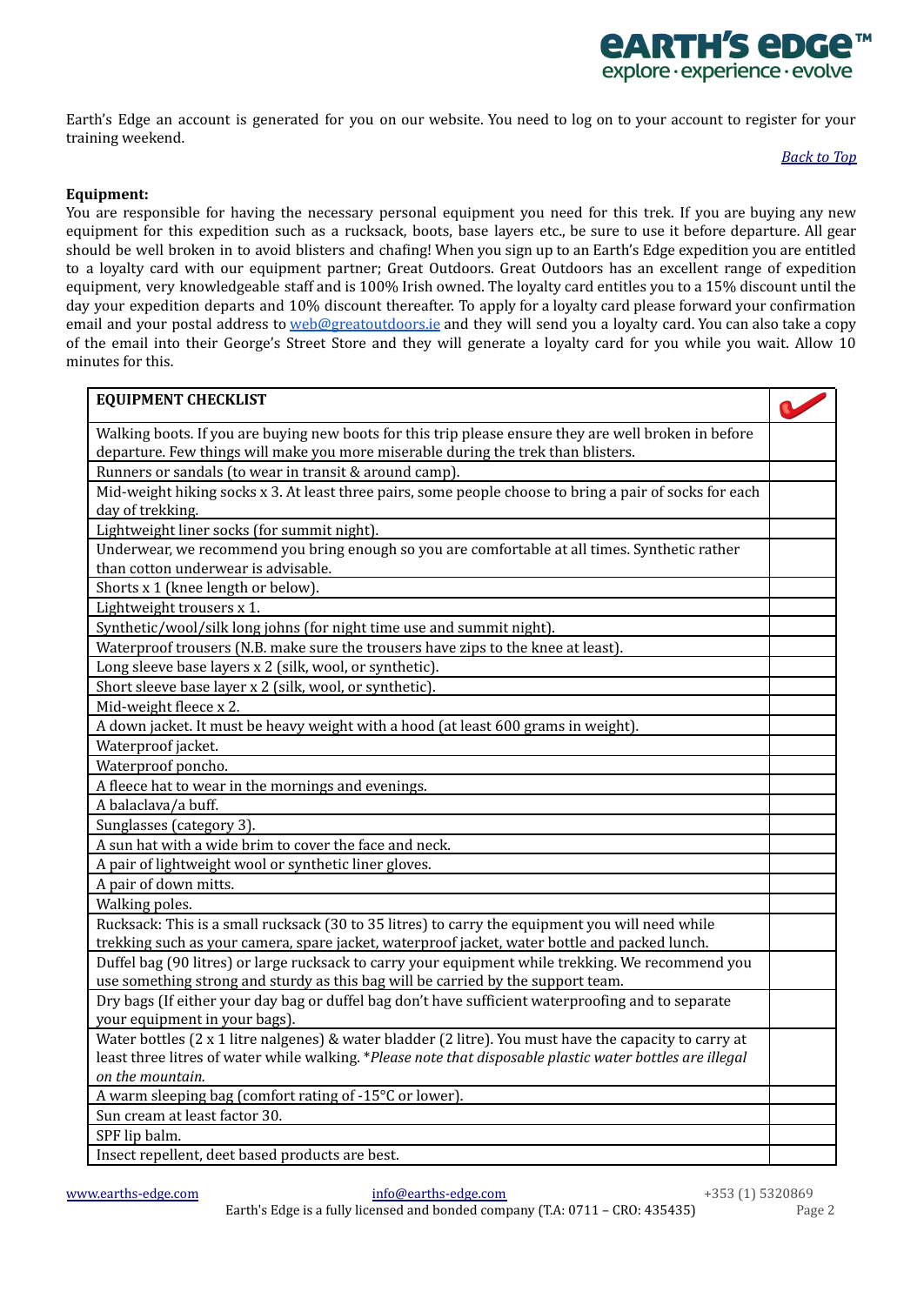# **CARTH'S CDGC™**<br>explore·experience·evolve

| Hand sanitiser. You need to have enough supplies for the duration of your expedition.                         |  |  |
|---------------------------------------------------------------------------------------------------------------|--|--|
| Toiletries. N.B as little as possible, if you are travelling with friends try to share toiletries. *Wet wipes |  |  |
| and a nail brush are very useful.                                                                             |  |  |
| Personal first aid kit. You need to have enough supplies for the duration of your expedition. We              |  |  |
| recommend you carry the following:                                                                            |  |  |
| Rehydration salts                                                                                             |  |  |
| Plasters                                                                                                      |  |  |
|                                                                                                               |  |  |
| Compeed                                                                                                       |  |  |
| Paracetamol                                                                                                   |  |  |
| Ibuprofen                                                                                                     |  |  |
| Buscopan                                                                                                      |  |  |
| Throat lozenges                                                                                               |  |  |
| Nasal spray                                                                                                   |  |  |
| Decongestant such as sudafed                                                                                  |  |  |
| Antibiotics suitable to treat traveller's diarrhoea                                                           |  |  |
| Azithromycin or something with similar coverage would be the most suitable antibiotic, please consult         |  |  |
| your doctor for up-to-date advice. The expedition medic will have a full medical kit to deal with issues of   |  |  |
| a more serious nature.                                                                                        |  |  |
| Personal medication.                                                                                          |  |  |
| Malarial Prophylaxis (consult with your own GP or the Travel Health Clinic)                                   |  |  |
| Please carry any medication you are currently taking on a regular basis such as:                              |  |  |
| Asthma inhalers                                                                                               |  |  |
| Nutritional supplements                                                                                       |  |  |
| Blood pressure tablets                                                                                        |  |  |
| If you suffer or have suffered from any skin condition, bring appropriate creams such as:                     |  |  |
| Canesten                                                                                                      |  |  |
| Zovirax                                                                                                       |  |  |
| Anusol                                                                                                        |  |  |
| Hydrocortisone 1%                                                                                             |  |  |
| Small towel for washing.                                                                                      |  |  |
| Personal snacks; although sufficient food is supplied throughout the trek you need to bring your own          |  |  |
| supply of high energy snacks for the expedition. Bring snacks you enjoy eating such as sweets,                |  |  |
| energy bars & chocolate.                                                                                      |  |  |
| Headtorch with spare batteries.                                                                               |  |  |
| A spare set of clothes to wear after you finish the expedition.                                               |  |  |
| A photocopy of your travel insurance and passport.                                                            |  |  |
| Your vaccination booklet.                                                                                     |  |  |
| <b>OPTIONAL ITEMS</b>                                                                                         |  |  |
| Diamox (tablet form not capsules); if you have decided to take it. For more information about                 |  |  |
| Diamox its uses and side effects please refer to the information on AMS and Diamox in this                    |  |  |
| document.                                                                                                     |  |  |
|                                                                                                               |  |  |
| We ensure that all drinking water provided to you is treated correctly but you may still wish to bring        |  |  |
| your own personal supply of tablets/drops for water purification such as iodine or chlorine.                  |  |  |
| Powdered fruit juice can be used to disguise the taste of the purification.                                   |  |  |
| Swimming togs for the pool at the lodge after the trek.                                                       |  |  |
| A sleeping bag liner (This is not essential but it helps to keep your sleeping bag clean and adds an          |  |  |
| extra season).                                                                                                |  |  |
| Ear plugs.                                                                                                    |  |  |
| For glasses/contact wearers we advise bringing both glasses & contact lenses. Daily disposable                |  |  |
| lenses rather than monthlies are highly recommended.                                                          |  |  |
| A camera.                                                                                                     |  |  |
| A book and/or writing paper.                                                                                  |  |  |
| Hand warmer sachets.                                                                                          |  |  |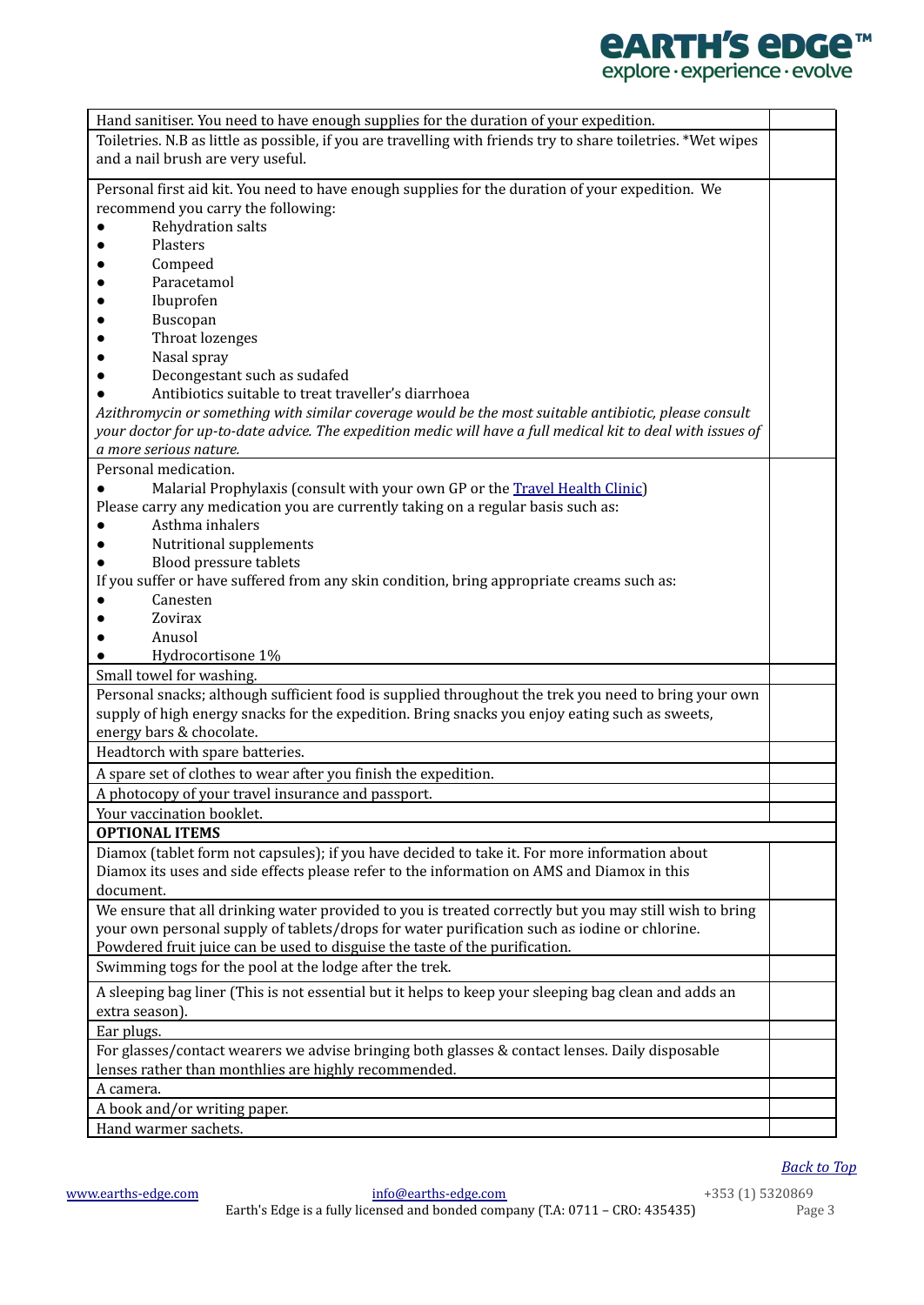### <span id="page-3-0"></span>**Flights:**

For those that book a flight inclusive package with us, we will send the flight details via e-mail approximately two months prior to departure. We will also include information on the baggage allowance and packing instructions. For those that book a land only package please consult us prior to booking your flights. It is important you are on time for the trek briefing on the first day.

*[Back](#page-0-2) to Top*

*<u>ARTH'S ADGA</u>* explore · experience · evolve

### <span id="page-3-1"></span>**Description & Detailed Itinerary:**

Kilimanjaro is not only Africa's tallest mountain standing at 5,896m, it is the highest free-standing mountain in the world. Kilimanjaro is in fact a huge crater known as Kibo, it is over 2km wide with several distinct cones -the highest being Uhuru Peak. The name Kilimanjaro is believed to come from Swahili, Kilima meaning 'hill' or 'little mountain' and Njaro meaning 'white' or 'shining' – a perfect reflection of this beautiful peak.

Our 12-day itinerary includes seven days of trekking on the Machame Trail, this time-frame allows for greater acclimatisation and increases the chance of a successful summit. This route is rich in biodiversity; we start in scrublands thick with African wildlife and then move into lush forests before experiencing the flowering alpine tundra at the higher elevations. Above 4,500m we encounter more snow and rock as we approach the summit.

Unlike most companies who spend their last night before summiting in Barafu camp we stay in Kosovo camp; a much quieter camp which is 120m higher up the mountain and cuts an hour off our summit night! This trek is suitable for people with a good level of fitness who enjoy challenging themselves. It is not a technical peak and no mountaineering experience is required to make it to the summit.

We are the only company in the world who send an International guide and doctor on our Kilimanjaro (5,896m) expeditions while keeping group sizes sustainably small. Sending an international guide and doctor on all our Kilimanjaro expeditions allows us to deliver an unrivalled level of safety and service for each and every one of our clients. Having smaller group sizes allows us to minimise our environmental impact and foster a stronger team dynamic.

The international guide and doctor work in tandem with our incredible local team of guides and porters to deliver an exhilarating experience each and every day on the trail! The morning ritual of native song and dance gets the blood pumping in the early sunlight and shouts of 'Pole, pole' (Slowly, slowly in Swahili) will accompany you throughout the day and help you reach the top! There's also a 'free-day' at the end of your trip where you can get some R&R or go on Safari in Tarangire National Park.

### **Day 1: Dublin to Tanzania.**

Depart Dublin in the evening for Tanzania. Fly via Addis Ababa.

### **Day 2: Arrive in Tanzania.**

Arrive in Kilimanjaro International Airport in the afternoon. Transfer to our hotel in Arusha and then relax for the rest of the day. Have an expedition brief before dinner. Overnight hotel.

### **Day 3: Drive Arusha to Machame Gate and trek to Machame Camp, 7 hrs.**

After breakfast and meeting the local guides, we drive for just over an hour to Machame Gate (1,828m). At the gate we register with the National Park and then meet our team of porters. Once we start walking it's not long before we enter the tropical rainforest. Depending on how much rain there has been, the trail can be quite muddy. After some time we stop for lunch and then continue to Machame Camp in the afternoon. By the time we reach the campsite the porters will already have set up your tent and the cook will be preparing dinner. Most people are quite tired after the first day's walk so we advise an early night. Overnight camp. Altitude 2,980m.

### **Day 4: Trek Machame Camp to Shira Camp, 6 hrs.**

After breakfast we leave Machame Camp and follow a steep trail all the way to the Shira Plateau. We stop for plenty of rest breaks and photos throughout the day. We are rewarded with great views of the western breach with its stunning glaciers. We set up camp in the early afternoon and relax for the rest of the day. Overnight camp. Altitude 3,840m.

### **Day 5: Trek Shira Camp to Barranco Camp, 7 hrs.**

We leave Shira Camp and walk east towards Lava Tower, a huge rocky outcrop. After five hours of walking along a rocky

[www.earths-edge.com](http://www.earths-edge.com/) [info@earths-edge.com](mailto:info@earths-edge.com) +353 (1) 5320869 Earth's Edge is a fully licensed and bonded company (T.A: 0711 – CRO: 435435) Page 4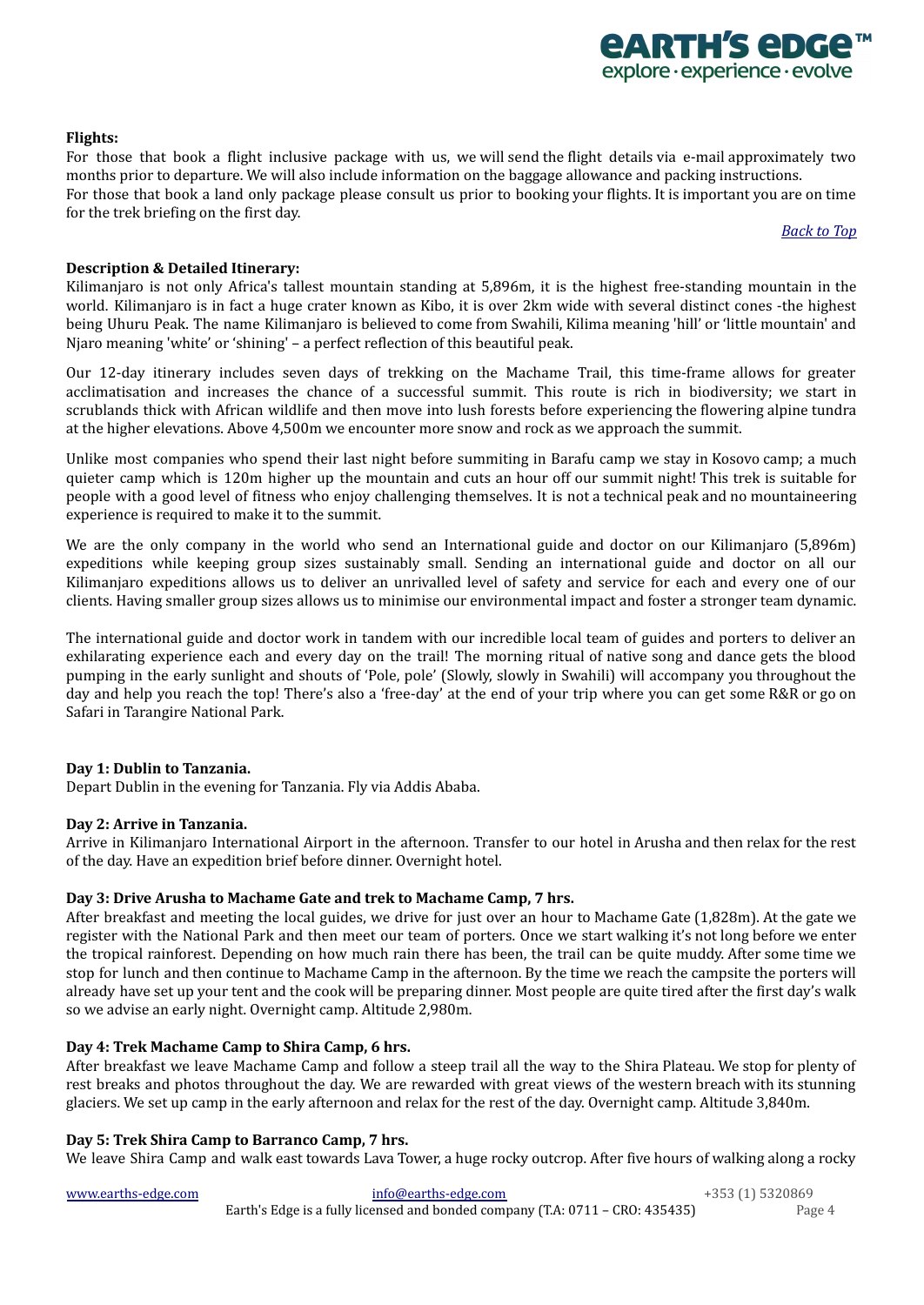

### **Day 6: Trek Barranco Camp to Karanga Camp, 5 hrs.**

The day starts by walking up and over the Barranco Wall which is not quite as hard as it looks! Upon reaching the top we are rewarded with great views of Kilimanjaro, the Heim Glacier and the surrounding landscape. The trail then enters the Karanga Valley with many short ascents and descents as we cross many small streams. We set up camp just after the Karanga River. Spend the afternoon relaxing, chatting to fellow trekkers, guides and porters. Overnight camp. Altitude 4,000m.

### **Day 7: Trek Karanga Camp to Kosovo Camp, 5 hrs.**

After breakfast we walk along a ridge towards Barafu Camp. We set an easy pace to ensure good acclimatisation. As we gain altitude the landscape becomes completely barren and free of vegetation, a quite inhospitable environment. After about three and half hours we reach Barafu camp where we need to register with the park rangers. After a short rest we continue on a steep trail to reach the much quieter Kosovo Camp. Because of the elevation this campsite is colder than previous camps but the views are amazing. We spend the afternoon resting, eating and preparing for tomorrow's summit day. Your expedition leader will give you a full summit brief in the afternoon. Go to bed very early in preparation for the big day! Overnight camp. Altitude 4,800m.

### **Day 8: Trek Kosovo Camp to Uhuru Peak to Millennium Camp, 14 hrs.**

We rise very early usually around 12:00a.m, have some tea and snacks and start walking. We keep a steady pace as we walk on steep scree to reach Stella Point (5,685m). For many trekkers, this six-hour walk is the toughest section of the day. We take a short rest at Stella Point to enjoy the sunrise. From Stella Point it is a further two hours on an often snow-covered route to reach Mt Kilimanjaro (5,896m)! All the effort is well worth it as the feeling of being on the roof of Africa is second to none! After a short stay at the summit we start the descent to Millennium Camp. After three hours we reach Kosovo Camp and enjoy a rest and some food. We then walk for a further four hours to reach Millennium Camp. Overnight camp. Altitude 3,832m.

### **Day 9: Trek Millennium Camp to Mweka Gate and drive to Arusha, 6 hrs.**

After a hot breakfast we walk downhill for six hours and finish our trek at Mweka Gate. From the gate we drive back to Arusha, stopping for lunch along the way, and enjoy a well earned hot shower. The rest of the day is spent resting tired bodies by the pool. In the evening enjoy a celebratory meal and some drinks at the hotel. Overnight hotel.

### **Day 10: Free Day in Arusha.**

Free day to relax by the pool, explore Arusha or go on safari. For the safari, we will depart Arusha from the hotel very early in the morning for a two-hour drive to Tarangire National Park. Tarangire National park boasts the highest concentration of African Elephants. Overnight hotel..

### **Day 11: Depart for Dublin.**

Our flight is not until the evening so you have most of the day to relax or do some more exploring of Arusha. In the evening we depart for Dublin. Fly via Addis Ababa.

### **Day 12: Arrive in Dublin**

Arrive back in Dublin in the early hours of the morning. Expedition ends.

*[Back](#page-0-2) to Top*

*<u>ARTH'S ADGA</u>* explore · experience · evolve

<span id="page-4-0"></span>

| <b>Expedition Costs:</b>                                 | Euro          | <b>Sterling</b>          | Dollar  |
|----------------------------------------------------------|---------------|--------------------------|---------|
| Total costs excluding international flights. (Land only) | €3,999 E3,440 |                          | \$4,520 |
| Total costs including international flights from Dublin. | €4.699        | $\overline{\phantom{a}}$ | $\sim$  |

A deposit of €399/£399/\$399 is taken at the time of booking and the final balance is due two months prior to departure. Prices in Dollar and Sterling were accurate at the time of writing. For up to date prices based on today's exchange rate please visit our website.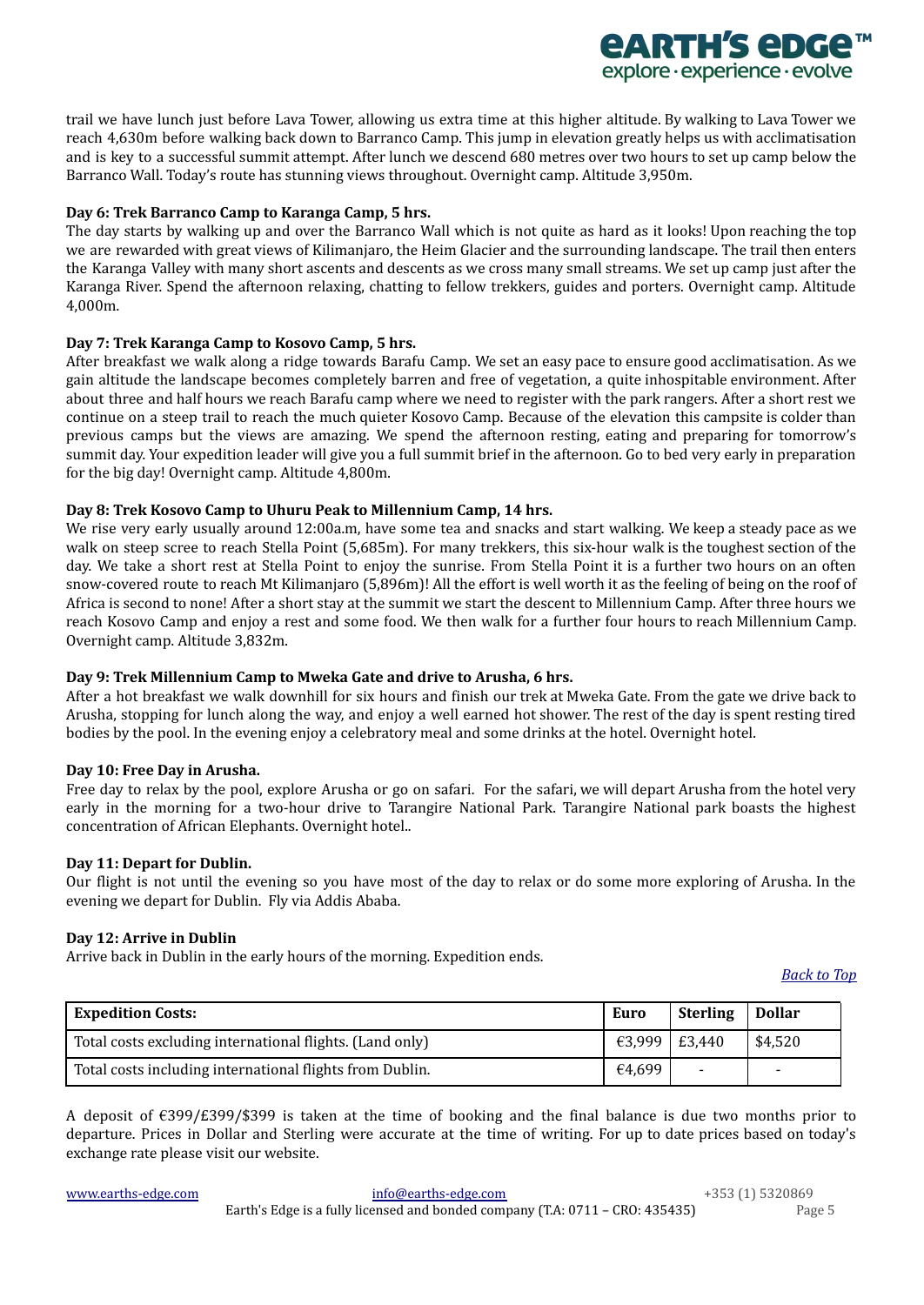

### **Expedition Costs Include:**

- International flights from Dublin to Kilimanjaro return economy class.
- Experienced Irish/UK expedition leader.
- Experienced Irish/UK expedition doctor.
- Training Weekend.
- Local guides, porters and support staff.
- All accommodation based on twin sharing in hotels and camping for the duration of the itinerary.
- All meals and drinking water are included except in Arusha where accommodation is based on B&B.
- A celebratory dinner at the end of the expedition.
- All transport throughout the expedition.
- National Park fees & local VAT.
- All group gear consisting of first aid kits, mountaineering equipment, cooking equipment etc.
- An Earth's Edge bandana for all participants.
- Use of state of the art tents and [Thermarests](https://www.thermarest.com/ie/products/sleeping-pads).

### **Expedition Costs Exclude:**

- Personal travel insurance.
- Medical vaccinations.
- Tourist visas.
- Personal equipment.
- Personal spending and tips.
- Expenses of a personal nature like laundry, phone calls, alcohol, excess baggage charges and any costs arising out of unforeseen circumstances such as; bad weather, landslides, road conditions and any other circumstances beyond our control.

### **Spending Money & Tips:**

We recommend that you carry USD\$350 dollars with you to Tanzania in mixed notes. There are some ATMs where you can withdraw cash using a credit card. Please try to bring dollars broken up into small notes. The reasons being that it is hard to find a place that will give you change for \$100 and also it is easier for the guides to divide the tips equally if they have lots of small notes. Also, try to bring dollars that were printed after 2004 if possible as these get a better rate of exchange in Tanzania.

Earth's Edge are a proud partner of [KPAP](https://kiliporters.org/) (Kilimanjaro Porters Assistance Project). KPAP keep us up-to-date on best practice when it comes to tipping and porter welfare. They have advised us that at least \$170 per client is required for all local staff to receive an adequate tip. Please give your tip to the Expedition Leader and he/she will distribute the tip among all local staff. The recommended spending amount above includes the tip for the local staff.

### <span id="page-5-0"></span>**Weather:**

Temperatures on the expedition may vary from 0 to 30 degrees during the day and -20 to 10 degrees at night. It's best to be prepared for lower temperatures due to wind chill or the weather turning bad. Usually the days are hot and the nights are cold. You should be ready for inclement weather at all times as the weather can change rather quickly at high altitude. For accurate weather information please review these two websites;

Mountain Forecasts: [www.mountain-forecast.com](http://www.mountain-forecast.com) Norwegian Meteorological Institute: [www.yr.no](http://www.yr.no)

### <span id="page-5-1"></span>**Altitude Considerations:**

The human body is quite capable of adapting to a very wide range of barometric pressures and there is plenty of oxygen even at the highest point of this expedition. However, the process of adaptation or acclimatisation does take time and the most important rule is to gain height slowly. Keeping well hydrated is also a huge factor in avoiding AMS (Acute Mountain Sickness). You will be encouraged to drink at least three litres of water per day. Five litres per day is ideal. You should eat well, snack regularly between meals and do not under any circumstances try to diet on this expedition. This will keep your energy levels high throughout the expedition. Although frustrating at times, remember to keep your walking pace slow and steady which will in turn have the same effect on your heart rate. It is those who can set and maintain the correct pace on the approach days that are strongest at higher elevations.

AMS is brought on by lower oxygen levels at higher altitudes. Symptoms include breathlessness, headache, poor sleep, nausea & dizziness. AMS is treated simply by not ascending to higher elevations or in more severe cases descending to

[www.earths-edge.com](http://www.earths-edge.com/) [info@earths-edge.com](mailto:info@earths-edge.com) +353 (1) 5320869 Earth's Edge is a fully licensed and bonded company (T.A: 0711 – CRO: 435435) Page 6

### *[Back](#page-0-2) to Top*

### *[Back](#page-0-2) to Top*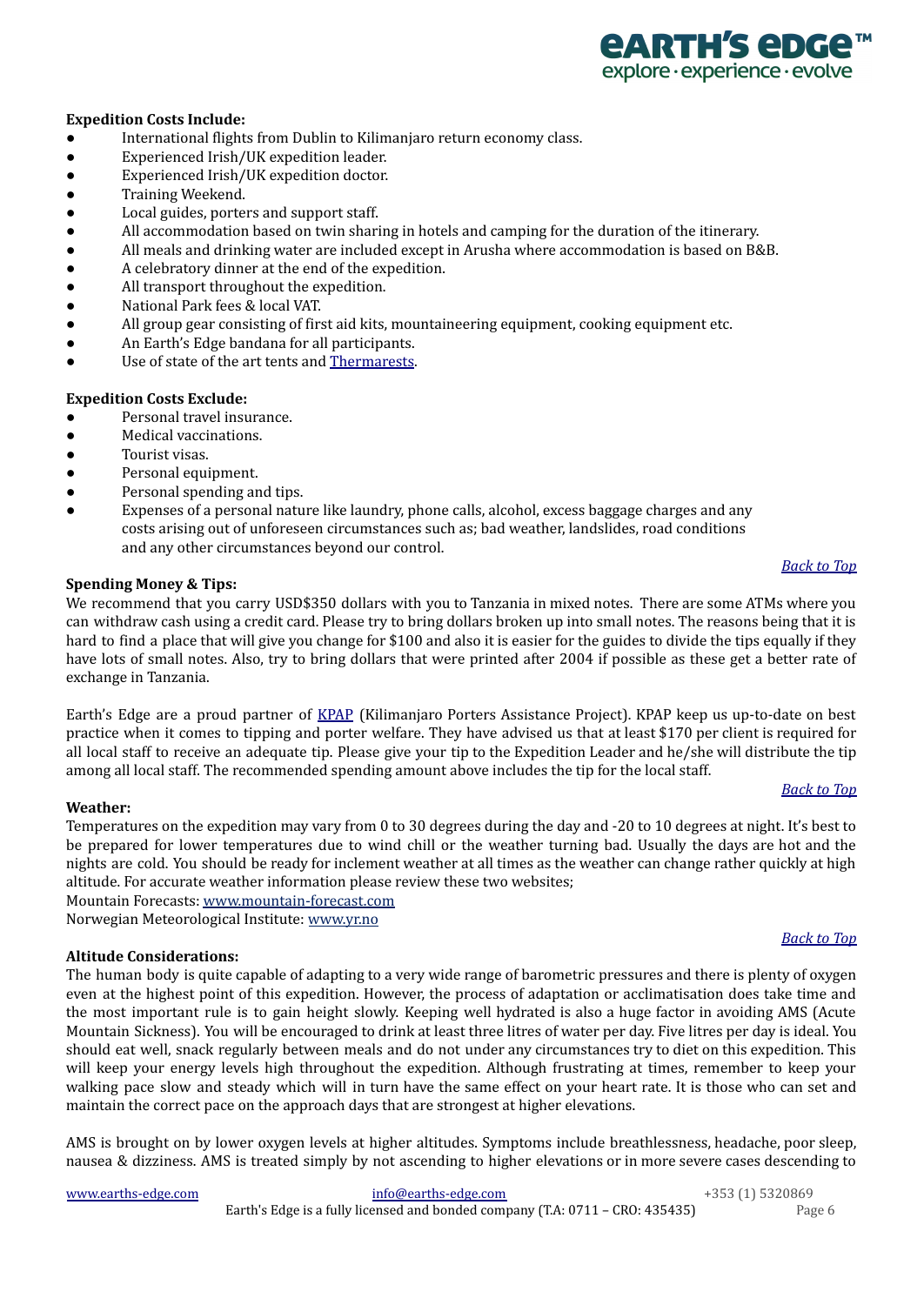lower elevations, where in most cases the symptoms are quickly relieved. This itinerary has been designed to minimise the chances of you experiencing altitude sickness. Our staff are highly experienced in these matters and will be able to give you good advice to help minimise any temporary discomfort that you might experience. Please note it is common for most people to experience mild headaches at higher elevations. Always keep your guide informed on how you are

At high altitude, and especially in dry conditions, it is essential you protect your airway. This means walking with a bandana covering your mouth and nose, often in hot weather, or when you are breathing heavily. Getting used to covering your airway while walking takes some time, so you should practice prior to departure.

Diamox (Acetazolamide) is a carbonic anhydrase inhibitor. In simple terms Diamox causes the kidneys to excrete more bicarbonate which causes the blood to become more acidic. Acidifying the blood stimulates ventilation, which increases the amount of oxygen in the blood which reduces the chances of getting AMS. We recommend all participants, especially those who have had AMS in the past, to take Diamox prophylactically (as a preventative) on this expedition, starting on the first day of trekking. Current guidelines suggest 125 mg twice per day (in tablet form not capsules). You should try taking Diamox for two days at some stage prior to departing Ireland to ensure you don't suffer any of the more serious side effects. Numbness and tingly fingers and toes are common but in some cases users can suffer from nausea, vomiting or diarrhoea. If you experience any of the latter three side-effects we would advise against using Diamox. Always consult and follow the advice of your own doctor about Diamox or any other medication.

### <span id="page-6-3"></span>**Your Medical History:**

feeling.

When you book an expedition with Earth's Edge an account is generated for you on our website. You will receive login details for your account via email at the time of booking. You need to log on to your account and complete your medical declaration. Once you login, click on required information to access your medical declaration. It is for your own safety that we require you to disclose as much detail about your medical history as possible. The information you supply is treated with the strictest confidence. We will do our best to accommodate everyone on this expedition, but we do reserve the right to refuse participation if we feel your safety or that of the group may be compromised. All participants on Earth's Edge expeditions are required to have a consent form completed by their own doctor. We recommend you do this at the same time you see your doctor for travel vaccines (if required). The Doctor's Consent Form can be downloaded from your Earth's Edge account.

### <span id="page-6-4"></span>**Your Dietary Requirements:**

We will try our best to cater for those with dietary restrictions. If you have any dietary restrictions, please declare them when completing your medical declaration on your Earth's Edge account. You will receive login details for your account via email at the time of booking. You need to log on to your account and complete your medical declaration. Once you login, click on required information to access your medical declaration. We will organise for you to have a suitable meal on your flight where meals are supplied by the airline. It is not possible for us to source specialist gluten or dairy free products locally. We will endeavour to provide suitable alternative carbohydrates, for example potatoes or rice rather than bread. If you want to have specialist food like gluten free bread and pasta or lactose free milk you will need to bring them with you on the expedition.

### <span id="page-6-0"></span>**Vaccinations & Prophylaxis:**

We are not qualified to answer all your questions about travel health directly. We recommend consulting your GP or The Travel Health Clinic ([www.travelhealth.ie](http://www.travelhealth.ie/)) for the most up-to-date medical advice. You will find Vaccination and Prophylaxis Advice for this destination on your Earth's Edge account. When you book an expedition with Earth's Edge an account is generated for you on our website. You will receive login details for your account via email at the time of booking.

### <span id="page-6-1"></span>**Tourist Visa:**

All Irish participants are required to have a visa to enter Tanzania. You must have at least two free pages in your passport and ensure that your passport is valid for at least six months after you return to Ireland. At the time of writing this document, EU passport holders could obtain a tourist visa upon arrival in Tanzania. The visa fee is US\$50, payable in cash.

### <span id="page-6-2"></span>**Travel Insurance:**

It is your responsibility to ensure that you have sufficient personal travel insurance for this expedition. Your policy must provide cover for; a) medical injury or sickness, b) trekking up to 5,900 metres, c) helicopter evacuation in an

[www.earths-edge.com](http://www.earths-edge.com/) [info@earths-edge.com](mailto:info@earths-edge.com) +353 (1) 5320869 Earth's Edge is a fully licensed and bonded company (T.A: 0711 – CRO: 435435) Page 7

# *[Back](#page-0-2) to Top*

### *[Back](#page-0-2) to Top*

### *[Back](#page-0-2) to Top*

# *[Back](#page-0-2) to Top*

### *[Back](#page-0-2) to Top*

# *<u>EARTH'S EDGE</u>* explore · experience · evolve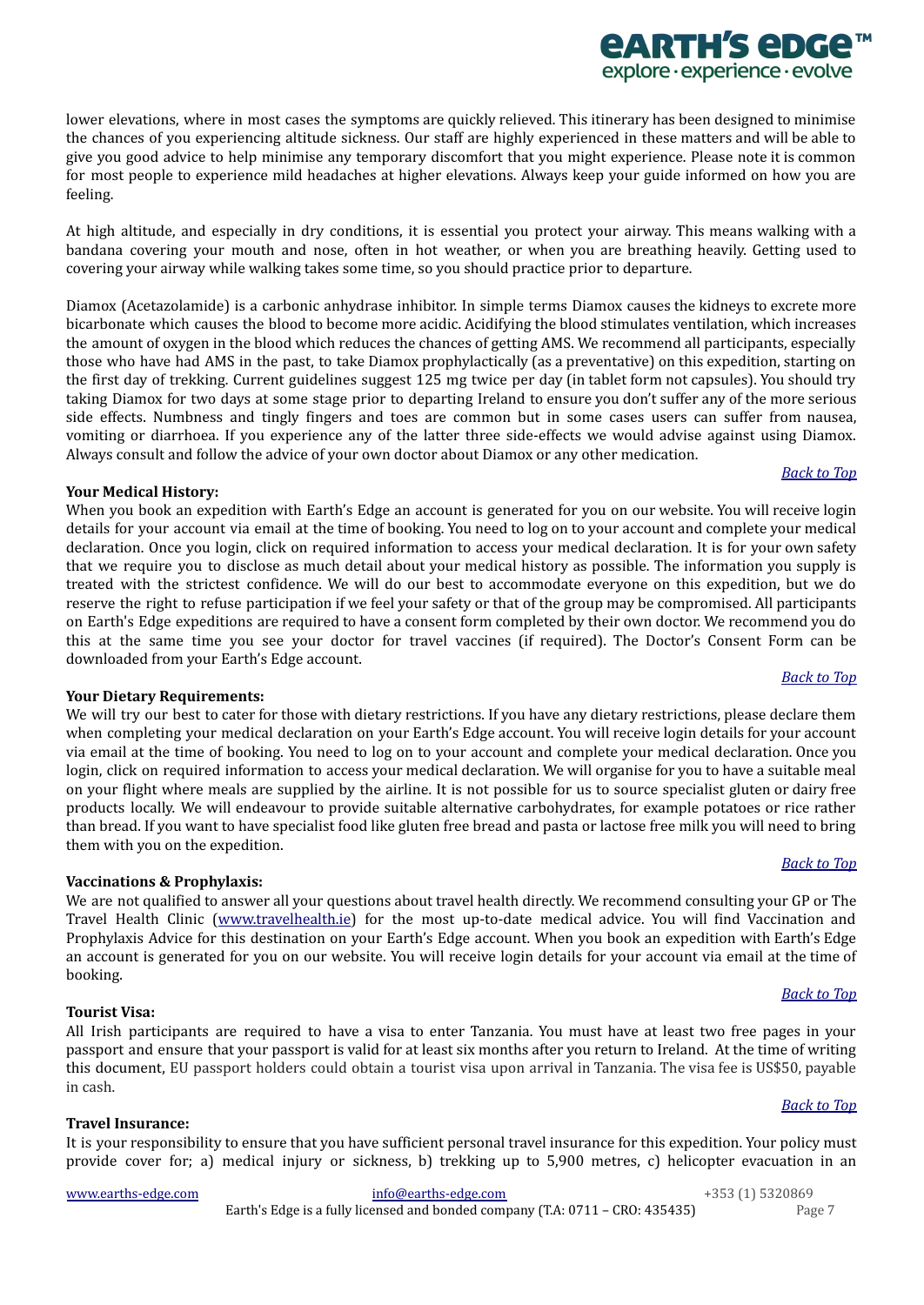emergency situation, and d) repatriation to one's country of residence. You must declare any pre-existing medical conditions to your insurers and ensure you receive written confirmation that any pre-existing medical conditions are fully insured. We advise you to obtain travel insurance as soon as you book that will cover you for unforeseeable circumstances, such as illness or injury that might result in you not being able to take part in your expedition. We recommend Trailfinders for your travel insurance requirements as their policies cover a, b, c & d as above and include cancellation cover. To obtain travel insurance with Trailfinders go to [www.trailfinders.ie/insurance](http://www.trailfinders.ie/insurance) or call their travel insurance phone line +353 1 702 9102

### <span id="page-7-0"></span>**Safety Standards:**

At Earth's Edge your safety is our priority. Your expedition leader is very experienced in the mountains and in international travel. All our expedition medics are qualified doctors with a keen interest in adventure travel and in expedition medicine. We use local guides, cooks, drivers and support staff of the highest standard. We employ local staff based on their qualifications, experience and references. Our doctor will have an extensive medical kit with them but please carry a basic first aid kit yourself too (as detailed in the equipment list). Always listen to your expedition leader and follow their instructions.

We advise all participants to do their own research on local laws and customs before travelling to Tanzania. Up to date travel advice can be found on the DFA website: [www.dfa.ie/travel/travel-advice/a-z-list-of-countries/tanzania/](http://www.dfa.ie/travel/travel-advice/a-z-list-of-countries/tanzania/) .

Poor personal hygiene resulting in gastroenteritis (Delhi Belly) is the most common cause of illness on expeditions. The good news is that it is easily avoided if you remember to always wash your hands and apply hand sanitizer after going to the toilet and before touching food. Always use water fit for drinking to brush your teeth. While using showers or washing your face, try not to ingest any water. We recommend people eat as healthily as possible and take a multivitamin supplement and probiotics for one month prior to departure and during the expedition. This will help you adjust to changes in your diet and keep you healthy throughout the expedition.

*[Back](#page-0-2) to Top*

### <span id="page-7-1"></span>**About Tanzania:**

| Area:               | 947,303 sq km     |
|---------------------|-------------------|
| Population:         | 56,255,755        |
| Official Languages: | Swahili & English |

*'A few words of Swahili will prove very impressive!'*

| Hello:                    | Jambo.                                                                                                    |
|---------------------------|-----------------------------------------------------------------------------------------------------------|
| Goodbye:                  | Kwa heri.                                                                                                 |
| Thank you very much:      | Asante sana.                                                                                              |
| My name is:               | Jina langu ni.                                                                                            |
| No worries:               | Hakuna matata.                                                                                            |
| Slowly/take it easy:      | Pole-pole.                                                                                                |
| How are you?              | Habari?                                                                                                   |
| Crazy cool like a banana! | Poa kichizi kama ndizi.                                                                                   |
| Religion:                 | Christianity (30%), Islam (35%) & Others (35%).                                                           |
| Local Time:               | $GMT + 3.00.$                                                                                             |
| Local Currency:           | Tanzanian Shilling (TZS).                                                                                 |
| Currency for Exchange:    | US Dollars.                                                                                               |
| Where to Exchange:        | In banks found in all major towns.                                                                        |
| ATM <sub>s</sub> :        | ATMs are limited but can be found in larger towns. It is best to<br>carry cash in US Dollars to Tanzania. |
| Credit Cards:             | Are generally not accepted                                                                                |

<span id="page-7-2"></span>Up-to-date information concerning global exchange rates can be obtained at [www.xe.com](http://www.xe.com/).

### **Local Staff:**

Your local team will be made up of the head guide, assistant guides, porters and cooks. The guides and many of the porters will speak English very well. However, some of the porters may be trainees and therefore will have limited English. Please be patient and respectful towards all staff. The porters on Kilimanjaro are notoriously friendly and

[www.earths-edge.com](http://www.earths-edge.com/) [info@earths-edge.com](mailto:info@earths-edge.com) +353 (1) 5320869 Earth's Edge is a fully licensed and bonded company (T.A: 0711 – CRO: 435435) Page 8

*[Back](#page-0-2) to Top*

### *<u>ARTH'S ADGA</u>* explore · experience · evolve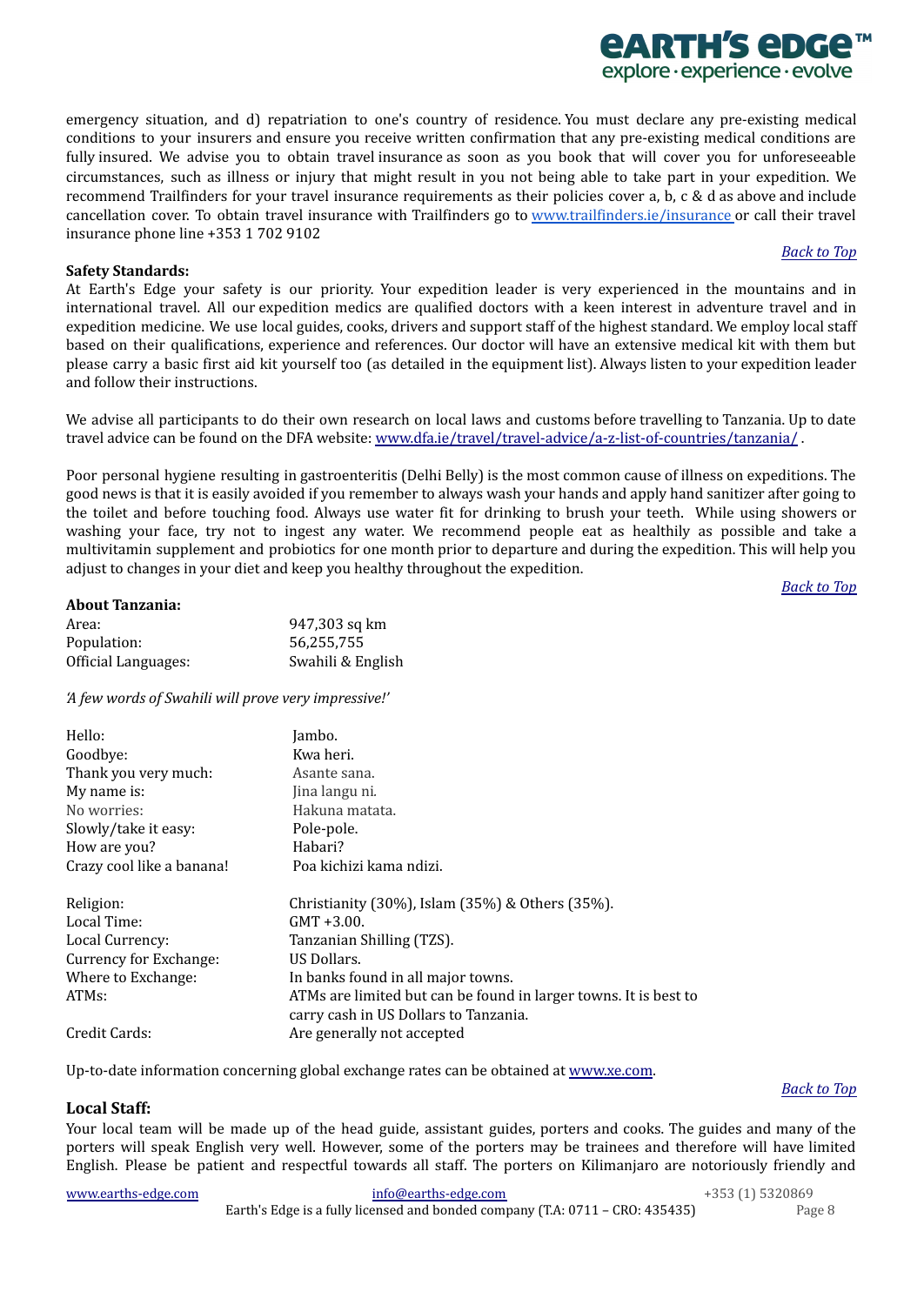

extremely hard working people and will go out of their way to assist you in reaching the summit. At Earth's Edge we take the treatment of our porters very seriously.

In December 2015 Earth's Edge became Ireland's first and only partner of the Kilimanjaro Porter Assistance Programme (KPAP) – [www.kiliporters.org](http://www.kiliporters.org/). KPAP is an American run Tanzanian based NGO, who are campaigning for porter welfare on [Kilimanjaro.](http://www.earths-edge.com/expedition/kilimanjaro-climb/) As you will understand when climbing [Kilimanjaro](http://www.earths-edge.com/expedition/kilimanjaro-climb/) we are all so reliant on the hard work of the porters who carry loads on the mountain. They are the unsung heroes of all climbing teams and without their help we would not be able to experience this wonderful mountain. The reality is the porters are often impoverished Tanzanians who are dependent on this labour-intensive work to feed their families.

Unfortunately, the porters have very few working rights and are often exploited. All too often they are underpaid, poorly fed, overloaded and don't have adequate clothing for the mountain. This is where KPAP come in. KPAP send one of their staff on each of our [Kilimanjaro](http://www.earths-edge.com/expedition/kilimanjaro-climb/) climbs to independently audit how we are treating our porters. The four areas they focus on are as follows:

- That we provide our porters with three meals per day.
- That porters have adequate clothing for the mountain.
- That porters carry a maximum of 20kg on the mountain.
- (This is typically made up of a 15kg load plus 5 kg of their own clothing.)
- That the porters are paid properly and that we have a fair and transparent tipping process in place.

At Earth's Edge it is important to us that all of our clients and staff are clear on how the tip is divided on the mountain. We follow the instructions given to us by KPAP on how best to divide the tip.

Here is an example of how we divide the tip to give you an idea of what share of the tip each person gets on the mountain. Our average group size is 12 climbers plus our guide and doctor = 14 people. We recommend everyone tips USD 170. If everyone tips, that will give us a total tip amount of USD 2,380 (12 x USD 170 + USD 340 as we tip on behalf of our guide and doctor). With a group that size our local team will be made up as follows and receive roughly the following share of tips.

|                            | Total             |      | $=$ | <b>USD 2,380</b> |
|----------------------------|-------------------|------|-----|------------------|
| Porters: 38 people         | USD <sub>36</sub> | x 38 | $=$ | USD 1.350        |
| Cooks: 2 people            | <b>USD 110</b>    | x 2  | $=$ | USD 220          |
| Assistant Guides: 6 people | <b>USD 110</b>    | x6   | $=$ | <b>USD 660</b>   |
| Head Guide: 1 person       | <b>USD 150</b>    | x 1  | $=$ | <b>USD 150</b>   |

Please note the above figures are a guideline based on an average of 12 clients. We ask our clients not to tip any local staff directly as it's important that all of the team get their fair share of the tips.

The single most important thing one can do as a climber on Kilimanjaro is to book your climb with a KPAP partner company. Unfortunately, porters are still all too often mistreated on Kilimanjaro. When you book with the KPAP partner company you can be sure the porters on your climb are treated fairly and your visit to Tanzania has a positive impact on the local people and economy.

There are two ways you can give back to the porters on Kilimanjaro. Firstly, at the end of your climb if you have any suitable trekking equipment that you no longer need you can give it to your expedition leader and they will arrange for it to be donated to KPAP. Secondly, when you return to Ireland you can send any suitable trekking equipment that you no longer need to Earth's Edge, Unit C28 Wicklow Enterprise Park, P.O. Box 8, The Murrough, Wicklow.

Here is a list of items the porters could use: hiking socks, fleeces, water bottles, water bladders, base layers, sports jerseys, trekking pants, rain jackets, rain trousers, down jackets, ski jackets, ski pants, scarves, head torches, gaiters, hats, buffs, gloves, backpacks, walking boots, sleeping bags, sleeping bag liners, sleeping matts, duffel bags and dry bags.

Please remember we are only requesting equipment that you no longer need, so please don't feel pressured in any way to donate equipment that you still have a use for.

If you have any questions about tipping or porter welfare, please contact James ( $\overline{\text{jam}\text{@earth}}s\text{-edge.com}$ ) in the Earth's Edge office.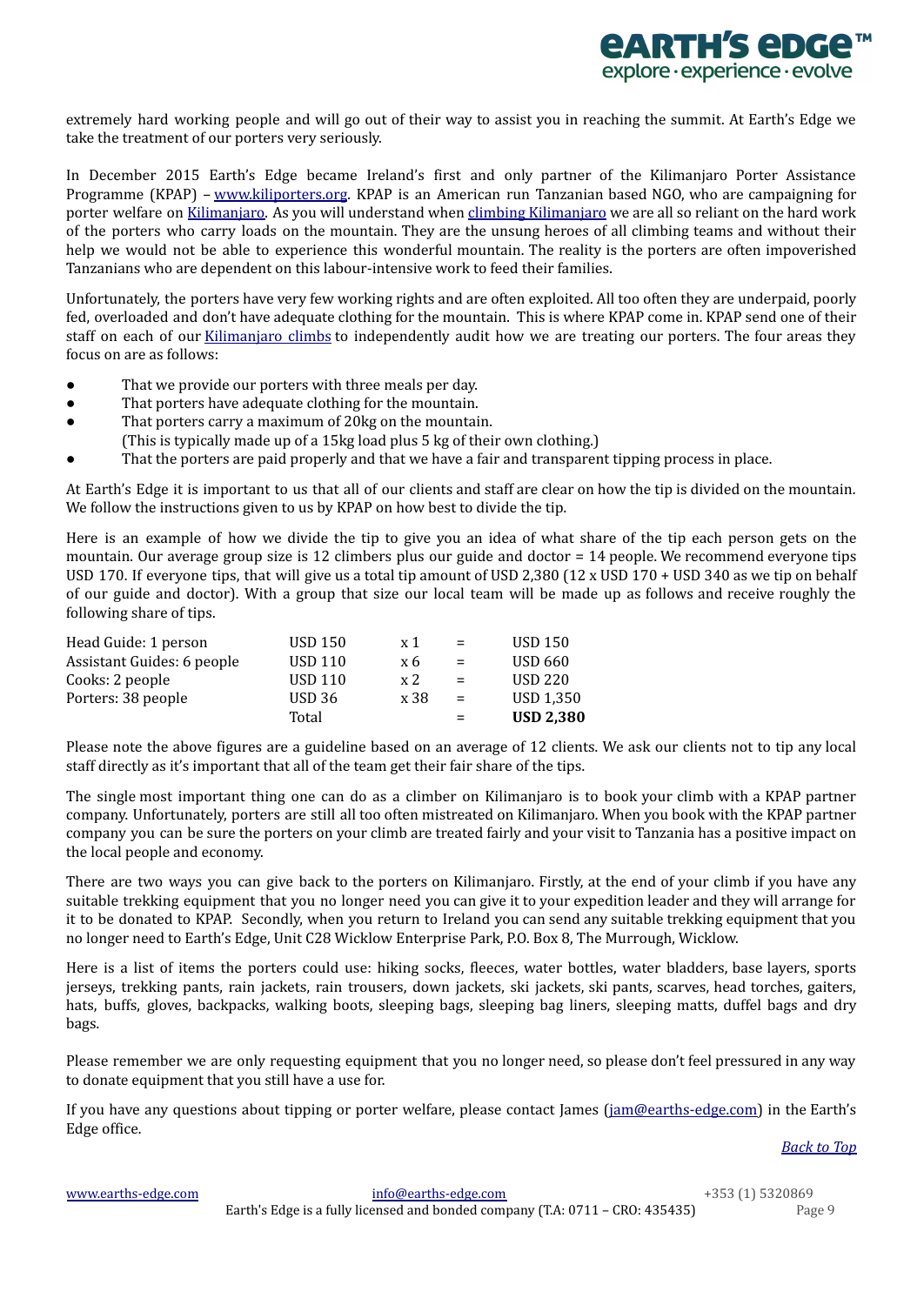### [www.earths-edge.com](http://www.earths-edge.com/) [info@earths-edge.com](mailto:info@earths-edge.com) +353 (1) 5320869 Earth's Edge is a fully licensed and bonded company (T.A: 0711 – CRO: 435435) Page 10

### <span id="page-9-0"></span>**Discounts:**

If you have travelled with us before please visit our return [customer](https://www.earths-edge.com/return-customers/) page for details on what discount you are entitled to.

If you have a [friend](https://www.earths-edge.com/refer-a-friend/) who wants to travel with us please visit our refer a friend page for details on our referral programme.

If you are booking as part of a group please visit our group [discounts](https://www.earths-edge.com/group-discounts/) page for details on what discount you are entitled to.

### <span id="page-9-1"></span>**Wildlife Safari:**

Seeing as you are already going to be in Tanzania it makes sense to do a wildlife safari. Tanzania has some of the best stocked parks in the world and our wildlife safaris get great reviews. At Earth's Edge you have two options for wildlife safari;

**1.** It is possible to fit in a one-day safari without extending your stay in Tanzania. As per the itinerary you have a free day in Arusha after the trek to spend as you wish. On this day many people choose to go on safari

in Tarangire National Park which is very well stocked with game. This one-day safari costs €250/£220/\$300 and includes transfers to and from the park, a safari guide, a packed lunch, bottled water and entrance fees. The safari must be booked and paid for a minimum of one month prior to departure. You can book the one-day safari through the add-on section of your account.

**2.** The second option is to do our three-day safari extension. This safari includes Tarangire National Park, Lake Manyara and the Ngorongoro Crater. The package includes accommodation in safari lodges, all meals, park fees, game drives, a safari guide and all transfers. At the time of writing, this package costs  $\epsilon$ 1,490/ $\epsilon$ 1,279/\$1,655 per person based on twin sharing, and €2,145/£1,839/\$2,379 based on single occupancy. These prices are subject to change. You can book the three-day safari extension by contacting [info@earths-edge.com](mailto:info@earths-edge.com).

<span id="page-9-2"></span>Prices in Sterling and Dollar were accurate at the time of writing. For up to date prices based on today's exchange rate please visit our website.

### *[Back](#page-0-2) to Top*

### **Why Choose Earth's Edge:**

We are the only company in the world who send an international guide and doctor on all expeditions while keeping group sizes sustainably small.

- A highly experienced expedition leader from Ireland or the UK leads each of our expeditions. This ensures we consistently deliver professionally run expeditions. They will be there to offer you expert advice throughout your trip.
- An expedition doctor from Ireland or the UK accompanies each expedition to provide industry leading medical support. Should you fall ill or have an injury they will be there to provide immediate medical care.

To read more about our [safety](https://www.earths-edge.com/safety/) standards please visit our safety page.

● We keep group sizes small to minimise our environmental impact and foster a strong group dynamic. Our maximum group size on most expeditions is 16 and our average group size is 13. On more challenging peaks our maximum group size is 12 and our average is 8.

Responsible travel is at the core of what we do at Earth's Edge and has been since our inception in 2007. As a certified B Corp we are committed to using business as a force for good to support our communities both locally and worldwide as well as create more environmental awareness. Visit our B [Corp](https://earths-edge.com/b-corp/) page to learn more.

We organise a number of environmental programmes and community projects here in Ireland and internationally. Our projects include;

- A scholarship to train porters to become guides on Kilimanjaro.
- Our office staff volunteer their time to take students from an inner-city Dublin school into the outdoors for an immersive learning experience.